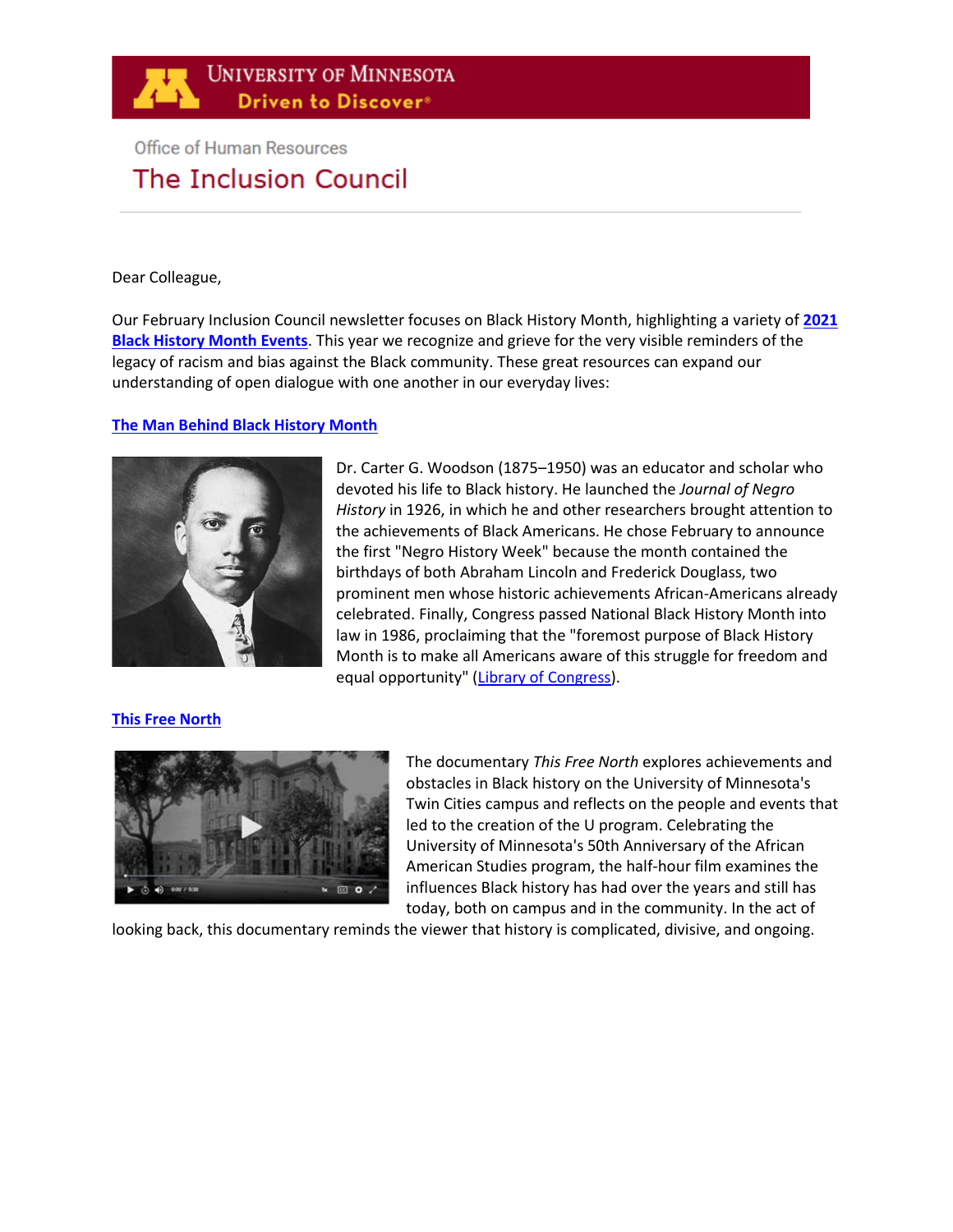## **[The American Dream While Black: 'Locked in a Vicious Cycle'](https://www.nbcnews.com/specials/american-dream-while-black-homeownership/index.html)**



Homeownership is the prime driver of America's wealth gap. One of the clearest examples of that ongoing discrimination is the housing market, where the gap in homeownership rates between Black and white Americans is wider than it was before the civil rights movement. While 76% of white households owned their homes at the end of the second quarter of 2020, just 47% of Black households did, according to the Census Bureau. That 29 percentage-point gap,

perpetuated by decades of housing and economic policies favorable toward white buyers and designed to exclude Black buyers, has only been exacerbated by the pandemic and before it the 2008 financial crisis.

### **[Four Takeaways From Equal Justice Initiative's Bryan Stevenson on Justice and Healing](https://new.artsmia.org/stories/four-takeaways-from-bryan-stevensons-talk-on-justice-and-healing-at-mia)**



The Equal Justice Initiative is committed to ending mass incarceration and excessive punishment in the United States, to challenging racial and economic injustice, and to protecting basic human rights for the most vulnerable people in American society. Its founder, Bryan Stevenson, gives four takeaways for everyone to put into practice in their personal walk with understanding justice: 1) Get proximate (become familiar with people and communities who have been

marginalized), 2) Change narratives (reevaluate conventional wisdom and the history underlying many policies), 3) Have hope ("hopelessness is the enemy of justice"), and 4) Do uncomfortable things (change can be inconvenient and often means making difficult choices).

### **Links to More Resources**

- [Without Slavery, Would the U.S. Be the Leading Economic Power?](https://www.wbur.org/hereandnow/2014/11/19/slavery-economy-baptist) Host Jeremy Hobson explores with Edward Baptist, author of *The Half Has Never Been Told: Slavery and the Making of American Capitalism*, how slavery established the United States as a world economic power. (Podcast; 15 minutes)
- [Hip Hop, Grit, and Academic Success.](https://www.youtube.com/watch?v=tkZqPMzgvzg&t=108s) Dr. Bettina Love explains how students steeped in hip-hop culture, often seen as deficient, actually bring the very characteristics deemed necessary for 21st-century success. (Video; 15 minutes)
- [25 Black Americans You Don't Know but Should](https://www.oprahmag.com/life/g25954127/african-american-historical-figures/) (Article, *O* magazine)
- [The Reason Black History Month Is in February](https://www.oprahmag.com/life/a26077992/why-is-black-history-month-in-february/) (Article, *O* magazine)
- [Our Democracy's Founding Ideals Were False When They Were Written. Black Americans Have](https://www.nytimes.com/interactive/2019/08/14/magazine/black-history-american-democracy.html)  [Fought to Make Them True](https://www.nytimes.com/interactive/2019/08/14/magazine/black-history-american-democracy.html) (Article from *The New York Times'* "The 1619 Project")
- [The Disturbing History of the Suburbs \(](https://www.youtube.com/watch?v=ETR9qrVS17g)Video from "Adam Ruins Everything" series, which humorously explains how redlining came to be; six minutes)
- [Black History at MIA](https://new.artsmia.org/black-history-month?utm_medium=email&_hsmi=108659417&_hsenc=p2ANqtz-9tg6RvBmqLnbCNBjkq5u4ouC8mAugzI9dvA8e63cj-Ihbqu_c3zP4EQE28OjnlEcQuOtRKAc9tNEtUs7_M8SB-FLANXg&utm_content=108659417&utm_source=hs_email) (Minneapolis Institute of Art web page)
- [Colleges Must Take a New Approach to Systemic Racism](https://www.insidehighered.com/views/2020/06/09/defeat-systemic-racism-institutions-must-fully-integrate-truly-diverse-subject) (Article, Inside Higher Ed)
- [The Case for Reparations](https://www.theatlantic.com/magazine/archive/2014/06/the-case-for-reparations/361631/) (Article by Ta-Nehisi Coates, *The Atlantic*)
- [How to Respond When Someone Makes a Racist Comment \(](https://www.rd.com/article/how-to-respond-to-a-racist-comment/)Article, *Reader's Digest*)
- [Responding to a Colleague Who Makes a Racist Comment](https://www.edweek.org/leadership/opinion-responding-to-a-colleague-who-makes-a-racist-comment/2020/09) (Article, Education Week)